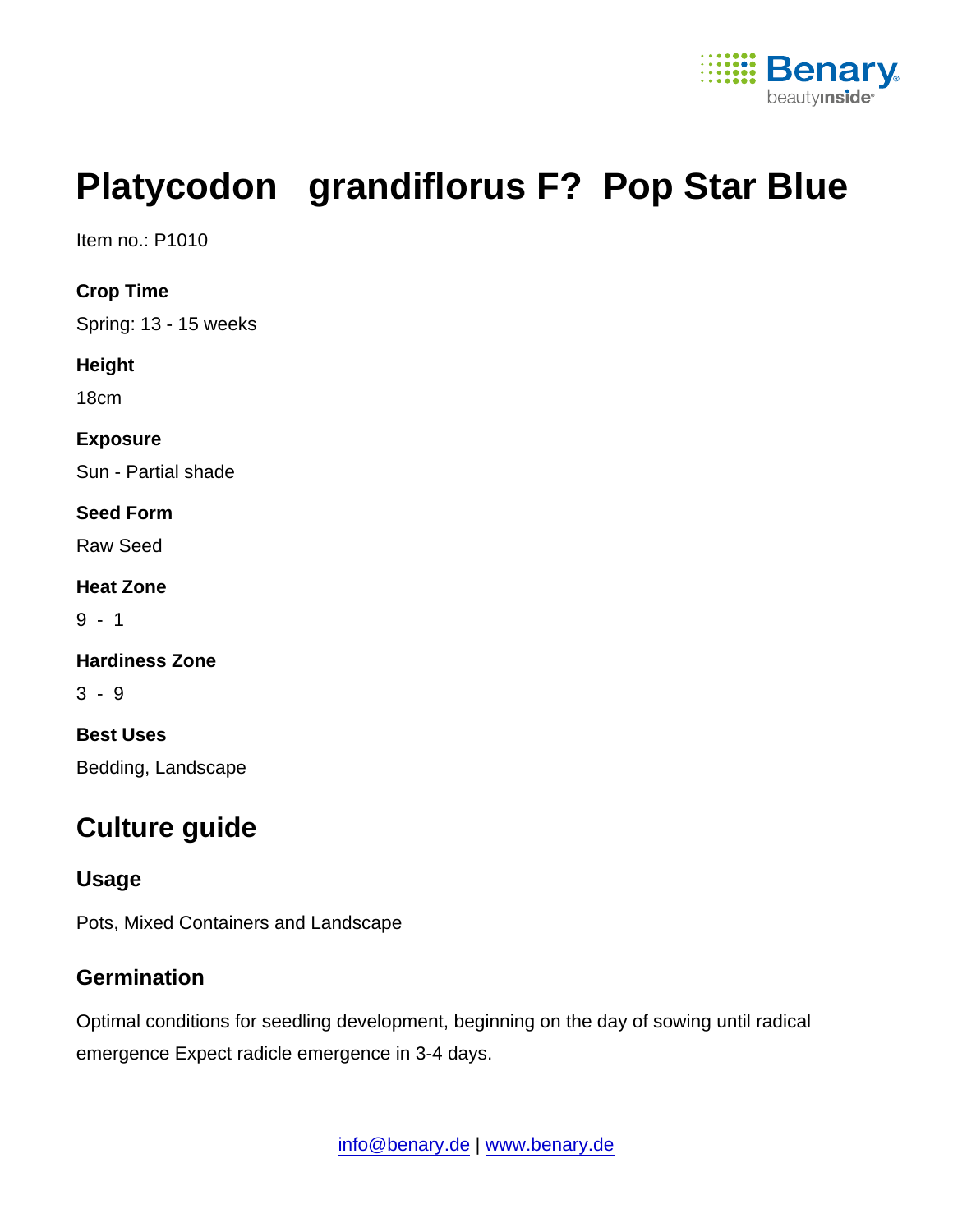

### Media

Plug Culture:

Begin with a Saturated (5) media for the first 4 days. On day 5 begin to reduce the moisture level to a Wet (4) for the next 4 -5 days. Once the cotyledons have expanded reduce further to a Moist (3). This should occur on day 11-12. Begin to alternate between a moisture level Wet (4) and a Medium (2). Let the media approach a Medium (2) before re-saturating to a Wet (4). Alternate between moisture levels Wet (4) and Medium (2). Allow the media to approach a Medium (2) before re saturating to a Wet (4). Platycodon prefer slightly drier media conditions for good root development.

Growing On:

Alternate between moisture levels Wet (4) and Medium (2). Allow the media to reach a Medium (2) before re-saturating to a Wet (4). Allowing the media moisture level to dry back will encourage good root development.

#### **Temperature**

Plug Culture:

68-70 °F (20-21 °C), after germination has occurred the temperature can be reduced slightly to 65-68 °F (18- 20 °C).

Growing On:

65-68 °F (18-20 °C) nights, 70-74 °F (21-23 °C) days for the first two weeks after transplanting. Thereafter temperatures may be lowered to 62–65 °F (16–18°C) day and night. An ADT (average daily temperature of 67?F (19?C) will give the fastest finished crop.

Stage I Starts with the radicle breaking through the testa. The roots are touching the medium. Ends with fully developed cotyledons.

Stage II Starts from fully developed cotyledons. Ends with the fully developed true leaf or true leaf pair.

Stage III Starts from the fully developed true leaf or true leaf pair and ends with 80% of the young plants being marketable.